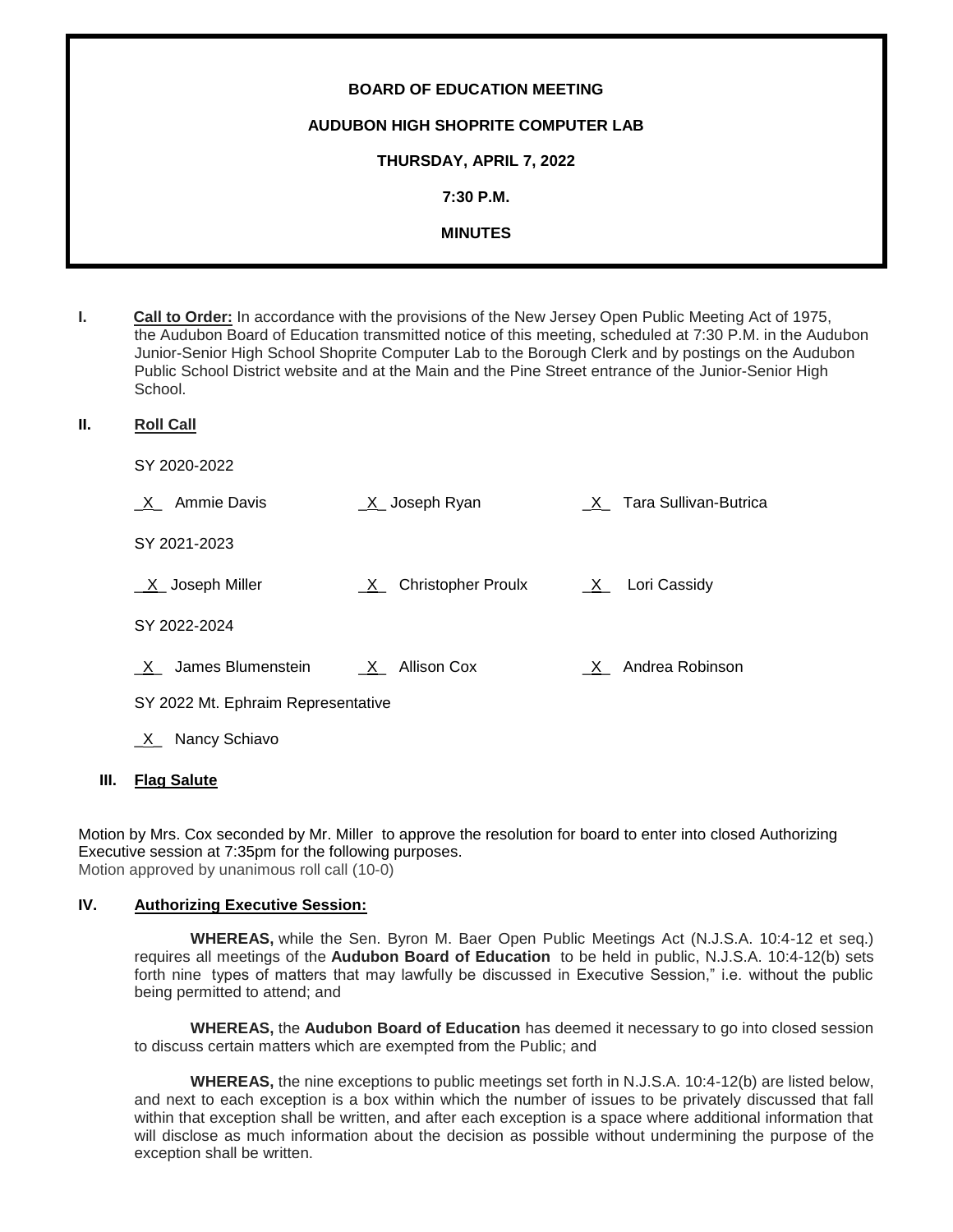**NOW, THEREFORE, BE IT RESOLVED** that the **Audubon Board of Education** will go into closed session for the following reason(s) as outlined in N.J.S.A. 10:4-12(b):

Any matter which, by express provision of Federal Law, State Statute or Rule of Court shall be rendered confidential or excluded from discussion in public;

\_\_\_\_\_\_ Any matter in which the release of information would impair a right to receive funds from the federal government;

 X Any material the disclosure of which constitutes an unwarranted invasion of individual privacy such as any records, data, reports, recommendations, or other personal material of any educational, training, social service, medical, health, custodial, child protection, rehabilitation, legal defense, welfare, housing, relocation, insurance and similar program or institution operated by a public body pertaining to any specific individual admitted to or served by such institution or program, including but not limited to information relative to the individual's personal and family circumstances, and any material pertaining to admission, discharge, treatment, progress or condition of nay individual, unless the individual concerned (or, in the case of a minor or incompetent, his guardian) shall request in writing that the same be disclosed publically;

\_\_\_\_\_ Any collective bargaining agreement, or the terms and conditions of which are proposed for inclusion in any collective bargaining agreement, including the negotiation of terms and conditions with employees or representatives of employees of the public body

Any matter involving the purchase lease or acquisition of real property with public funds, the setting of bank rates or investment of public funds where it could adversely affect the public interest if discussion of such matters were disclosed;

Any tactics and techniques utilized in protecting the safety and property of the public provided that their disclosure could impair such protection;

 $X$  Any investigations of violations or possible violations of the law;

Any pending or anticipated litigation or contract negotiation in which the public body is or may become a party. Any matters falling within the attorney-client privilege, to the extent that confidentiality is required in order for the attorney to exercise his ethical duties as a lawyer;

 $\underline{X}$  Any matter involving the employment, appointment, termination of employment, terms and conditions of employment, evaluation of the performance, promotion or disciplining of any specific prospective public officer or employee or current public officer or employee employed or appointed by the public body, unless all individual employees or appointees whose rights could be adversely affected request in writing that such matter or matters be discussed at a public; Specifically the evaluation of the Superintendent

Any deliberation of a public body occurring after a public hearing that may result in the imposition of a specific civil penalty upon the responding party or the suspension or loss of a license or permit belonging to the responding party as a result of an act of omission for which the responding party bears responsibility;

**WHEREAS,** the length of the Executive Session is undetermined; however, the **Audubon Board of Education** will make every attempt to estimate the time of the session prior to convening the session after which the public meeting shall reconvene and the **Audubon Board of Education** will proceed with business.

Audubon BOE Agenda April 7, 2022 Page | 2 **NOW, THEREFORE, BE IT RESOLVED,** that the **Audubon Board of Education** will go into Executive Session for only the above stated reasons;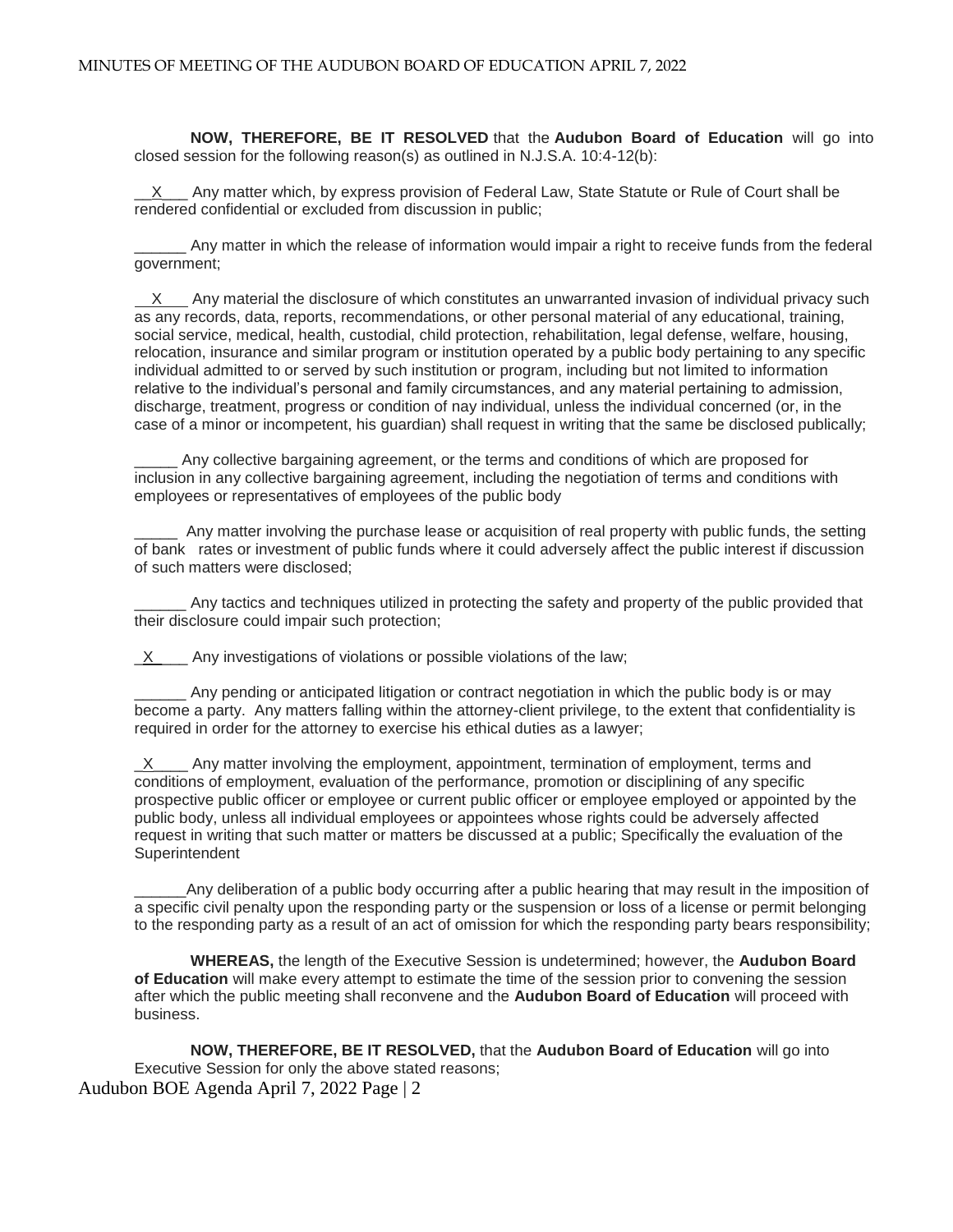**BE IT FURTHER RESOLVED** that the **Audubon Board of Education** hereby declares that its discussion of the aforementioned subject(s) may be made public at a time when the **Audubon Board of Education** attorney advises that the disclosure of the discussion will not detrimentally affect any right, interest or duty of the school district or any other entity with respect to said discussion.

**BE IT FURTHER RESOLVED** that the **Board of Education**, for the aforementioned reasons, hereby declares that the public is excluded from the portion of the meeting during which the above discussion shall take place and hereby directs the board secretary to take the appropriate action to effectuate the terms of this resolution.

Motion by Mrs. Cox seconded by Mr. Miller to adjourn closed Authorizing Executive session at 9:00 pm. Motion approved by unanimous roll call (10-0)

\* Dr. Davis and Mrs. Roncace were excused from the Executive Session

# **V. Participation:**

The Board of Education recognizes the value of public comment on educational issues and the importance of allowing members of the public to express themselves on school matters of community interest.

In order to permit the fair and orderly expression of such comment, the Board has set aside two portions of this Board meeting for public comment on any school or school district issue that a member of the public feels may be of interest to the residents of the school district.

For the first portion, public comments are invited on matters pertaining only to the agenda for tonight's meeting. For the second portion, public comments are invited on all matters pertaining to the school district.

Participants should announce their name, address, and any group they may represent, if applicable. The Board reserves the right to limit public discussion. Public discussion of a topic will be limited to fifteen (15) minutes, and individual speakers will be limited to three (3) minutes. No participant may speak more than once on the same topic until all others who wish to speak on that topic have been heard. Reference bylaws #0167 of the Audubon Public Schools Board of Education Policy Manual.

The Board uses the public comment period as an opportunity to listen to citizen. Not all issues brought to a Board meeting will be resolved at that particular meeting. Complaints stated or actions requested by the public may be taken under advisement by the Board for investigation, discussion, actions, or disposition at a later date or time. The public comments sessions are an opportunity for citizens to share their opinions and remarks with the Board; it is not a question and answer session. The Board may or may not respond to public comments at the time they are made and is under no obligation to do so.

The Board does not endorse public comments nor will the Board be held liable for comments made by members of the public. Any individuals who may be the subject of public comments, including district employees, shall retain all rights against defamation and slander according to the laws of New Jersey.

#### **VI. HUMAN RESOURCES: Chairperson: Mrs. Davis, Committee Members: Ms. Cassidy, Ms. Cox, and Mrs. Schiavo, Alternate: Ms. Butrica**

# **Board of Education Goals**

 To continue to provide equitable access to a rigorous curriculum while focusing on improving student achievement and decreasing the achievement gaps.

Audubon BOE Agenda April 7, 2022 Page | 3